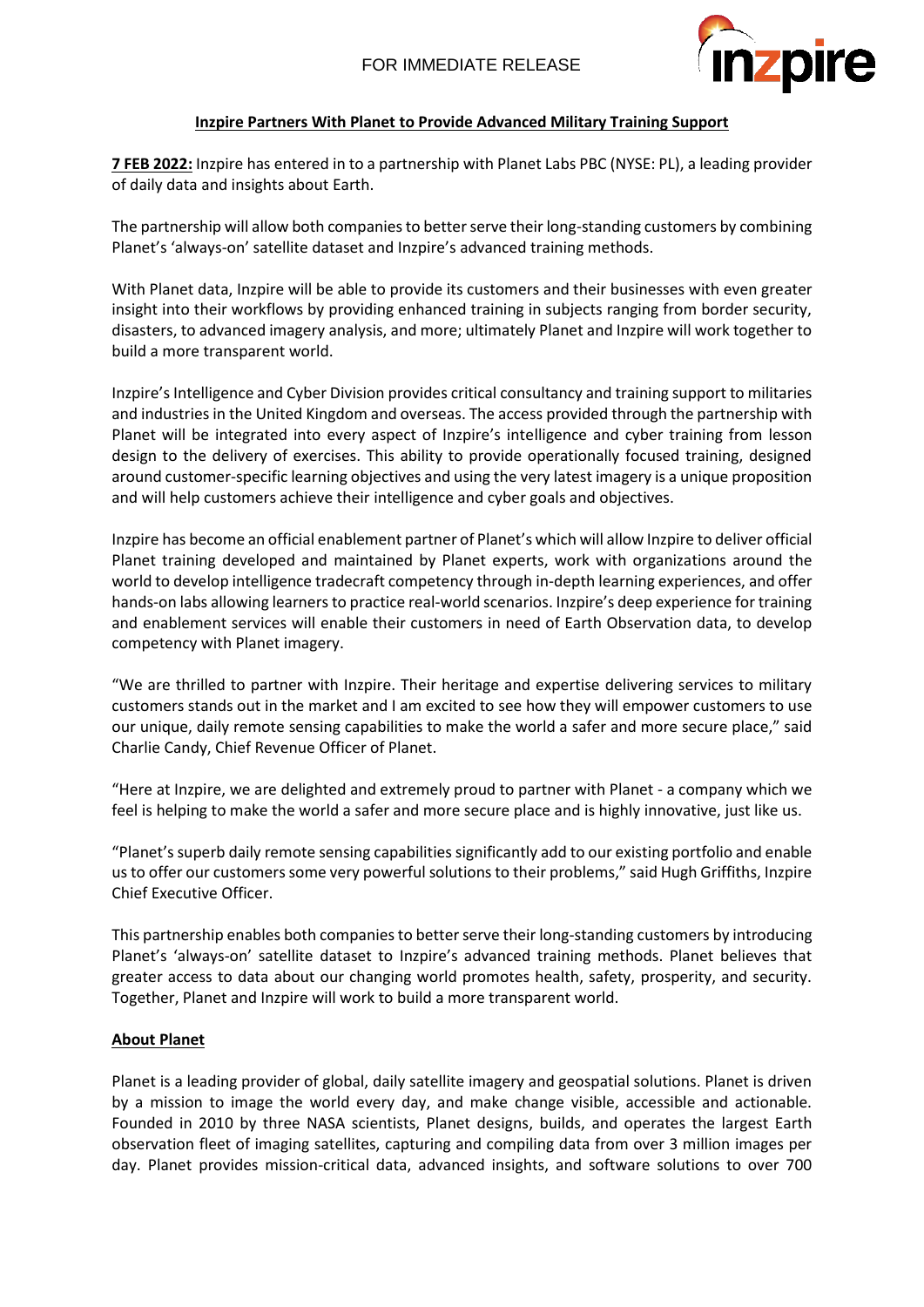## FOR IMMEDIATE RELEASE



customers, comprising the world's leading agriculture, forestry, intelligence, education and finance companies and government agencies, enabling users to simply and effectively derive unique value from satellite imagery. Planet is a public benefit corporation trading on the New York Stock Exchange as PL.

### **Inzpire Limited**

Founded in 2005, Inzpire is a multi-award-winning supplier of advanced defence training, technical services and cutting-edge mission systems. The company is a trusted partner of the UK MOD and employs highly experienced former military personnel who work alongside defence engineers and business professionals to deliver operationally credible solutions to military, private and public sector customers. Find out more at [www.inzpire.com.](http://www.inzpire.com/)

# plànet. mzpire

**ENDS IMAGES BELOW**

**Baniyas power plant, Syria. April 17, 2021. Credit: Planet Labs PBC**

### **Interview Requests**

For interviews or additional information please contact:

Becki Hall, Inzpire Limited Marketing and Communications Manager +44 (0) 7790 700499 +44 (0) 1522 305785 [becki.hall@inzpire.com](mailto:becki.hall@inzpire.com)